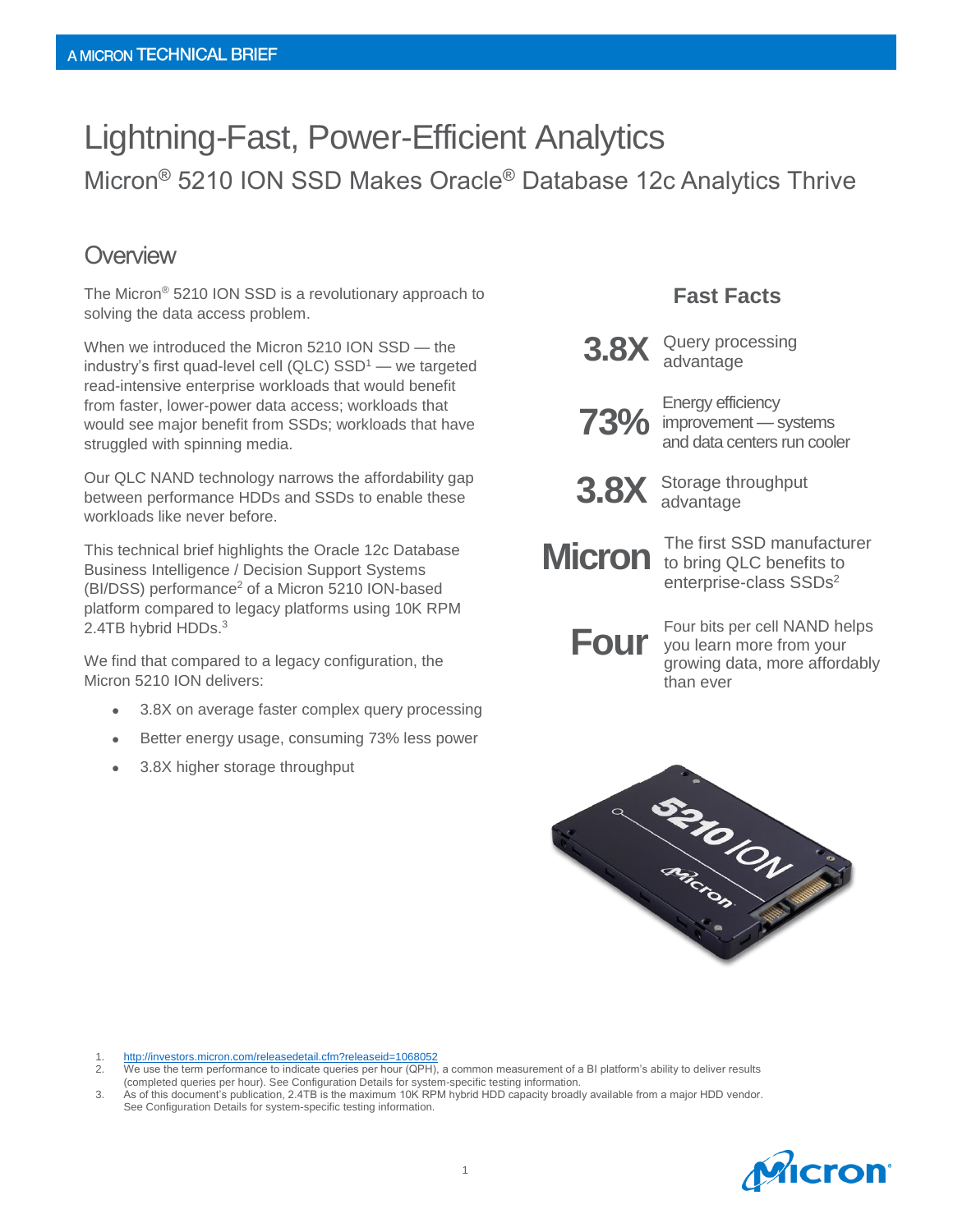## Complete Complex Queries 3.8X Faster

When comparing BI/DSS platforms, the primary metric of interest is time to complete a stream of queries (stream run time). Queries process faster when stream run time is lower, enabling faster answers and enhanced iterative queries (by completing additional queries in the same timeframe).

Figures 1a and 1b show the relative single stream completion time for each configuration. Figure 1a shows the Micron 5210 ION configuration completion time. Figure 1b shows the legacy HDD configuration stream run time as a baseline. In Figures 1a and 1b, lower elapsed time is better.



Figures 1a and 1b show that the Micron 5210 ION provides a significant performance boost over the legacy configuration, completing the test stream 3.8 times faster.

# Realize 73% Higher Energy Efficiency

The Micron 5210 ION drives these impressive results with far greater energy efficiency (where energy efficiency is expressed as the amount of energy consumed to complete the test query set of the Micron 5210 ION and baseline legacy configurations). We used two servers that, aside from storage, were identically configured (hardware and software). We recorded the power each configuration consumed (watts) and the time each took to complete the query set.

Figures 2a and 2b below show the energy consumed to complete the test query set, with Figure 2a showing energy consumed by the QLC configuration and Figure 2b showing energy cosumed by the legacy configuration. Both figures show kilowatt hours (KWh), and lower is better.

These figures show that the QLC configuration consumed about 73% less energy to process the same query set.

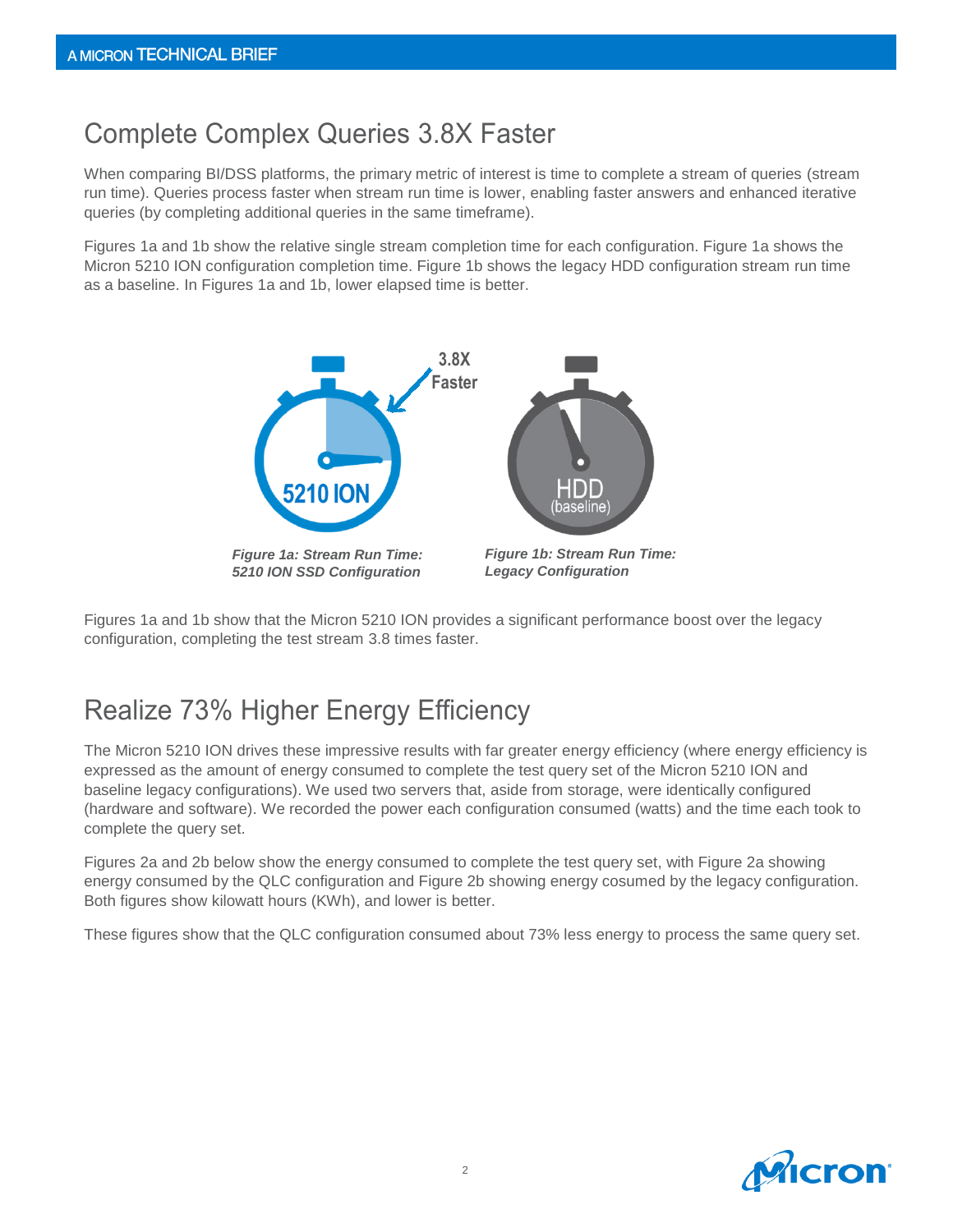

## **Summary**

We compared two BI/DSS platforms — one with a Micron 5210 ION SSD and the other with a 10K RPM HDD by measuring how long it took to complete a single stream of 22 queries and the resulting energy effieciency. The queries were executed with DoP = 96. We found the Micron 5210 ION configuration completed the query set 3.8 times faster while consuming 73% less energy.

Micron's 5210 ION QLC SSD offers both extreme performance and power efficiency. It packs four bits in every storage cell, storing 33% more than the prior generation triple-level cell (TLC) technology. As a worldwide leader in flash technology, Micron is the first SSD manufacturer to bring QLC benefits to enterprise-class SSDs.

For mostly read workloads like BI/DSS, the Micron 5210 ION helps you manage the growing demand for more detailed analytics along with increasing pressure for energy efficiency — and do it more affordably than ever before.



Learn more

- Micron's [5210 ION SSD](https://www.micron.com/products/solid-state-drives/product-lines/5210)
- [See](https://youtu.be/khMyLINgYc0) what this new **QLC NAND** SSD can do for you
- [Compare SSD and HDD endurance in the age of QLC](https://www.micron.com/-/media/client/global/documents/products/white-paper/5210_ssd_vs_hdd_endurance_white_paper.pdf?la=en)
- Keep up to date with the latest in Micron storage news; follow us on Twitter [@Micron Storage](https://twitter.com/MicronStorage)